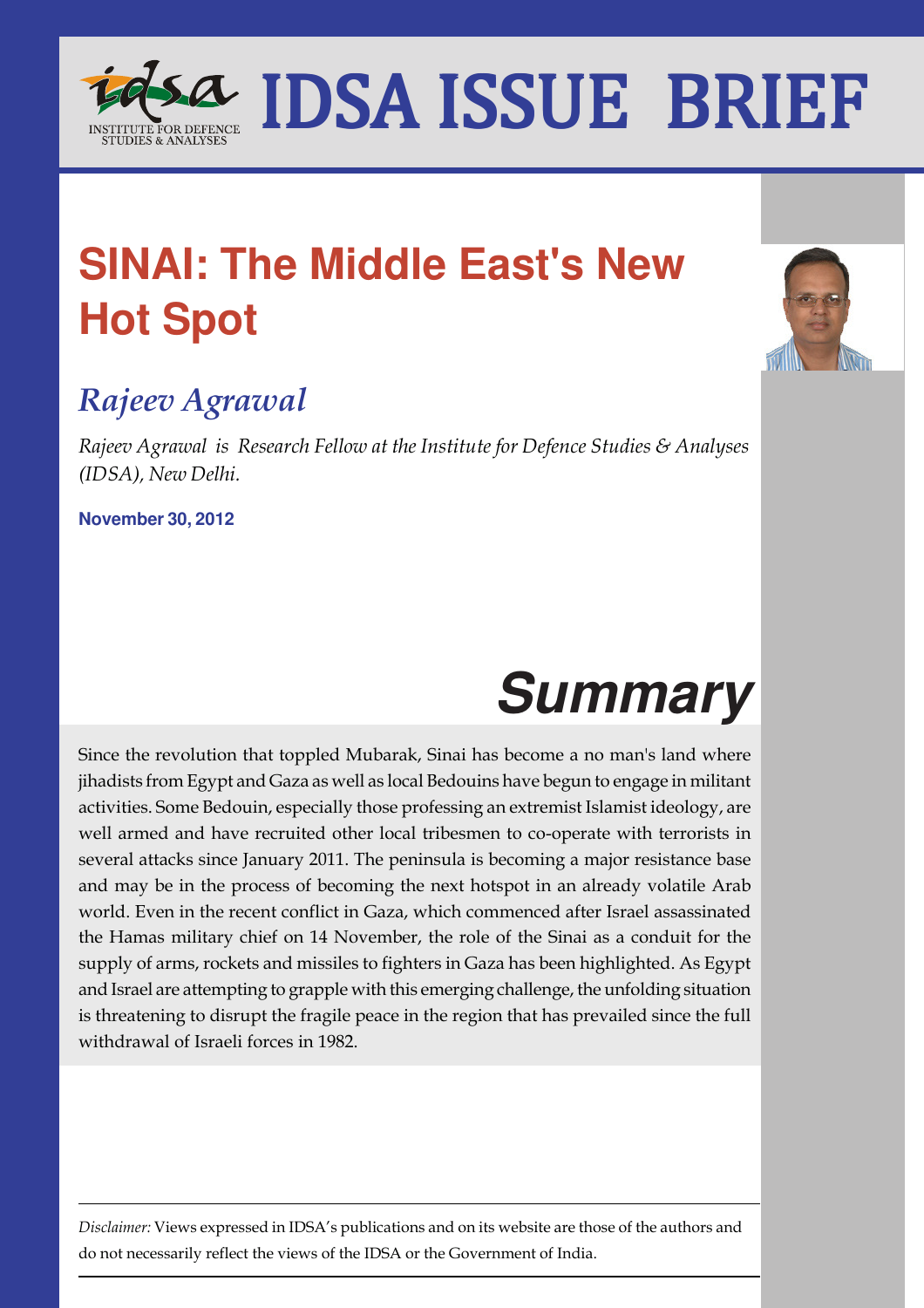#### **Introduction**

e soldiers. Israeli military spokesperson, Yoav Mordechai, said that the gunmen were On 03 November 2012, three Egyptian policemen were killed in the city of Al Arish by unknown gunmen, in a trend of increasing unrest in the Sinai Peninsula. Earlier, on 4 August 2012, 35 militants attacked the Egyptian-Israeli border at Rafah, killing 16 Egyptian members of the global jihad based in Sinai.<sup>1</sup> While the Egyptian Muslim Brotherhood said that the attack could be attributed to the Mossad,<sup>2</sup> which has been seeking to abort the Egyptian Revolution, a Hamas spokesman, Tarek Zumar, claimed that the attack was an Israeli "attempt to tamper with Egyptian security and drive a wedge between the Egyptians and the residents of the Gaza Strip."<sup>3</sup> Ehud Barak, Israel's Defence Minister, said that the attack showed the need for Egypt to take action to impose better security in the Peninsula.<sup>4</sup>

In addition to these attacks, during the past 21 months, a pipeline which carries natural gas through Sinai to Israel and Jordan has been attacked by militants 15 times, disrupting flow and causing millions of dollars in damage. The area is abuzz with armed gangs trafficking people fleeing from Africa and facilitating their passage across the Sinai into Gaza or even Israel. Smuggling of arms and goods across the border has become an industry. A steady stockpile of weapons is arriving from Libya, especially the missing 4,000-odd shoulder-fired MANPADS. Dozens of Egyptian Police stations, check points and government institutions in Sinai have been attacked by militant groups. The UN Multinational Force and Observers (MFO) monitoring the security provision of the Camp David peace treaty is constantly under threat. There were reports that some Bedouins in the Sinai had even kidnapped and subsequently released 10 peacekeepers. Even in the ongoing conflict in Gaza which commenced after Israel assassinated the Hamas military chief on 14 November, the role of Sinai as a conduit for the supply of arms, rockets and missiles to fighters in Gaza has been highlighted.

Since the January 2011 revolution in Egypt that toppled Mubarak, Sinai has become a no man's land due to the security vacuum in the peninsula. Jihadists from Egypt and Gaza have joined local Bedouins who feel neglected by the Egyptian government. Some Bedouins,

<sup>1</sup> *The Telegraph*, available at http://www.telegraph.co.uk/news/worldnews/ africaandindianocean/egypt/9455131/Gunmen-who-shot-dead-16-Egyptian-guards-killed.html, last accessed on 29 November 2012.

<sup>&</sup>lt;sup>2</sup> *BBC News, available at http://www.bbc.co.uk/news/world-middle-east-19154090, last accessed* on 29 November 2012.

<sup>3</sup> "*Sinai rejoins anti-Israeli resistance front*", *Press TV*, available at http://www.presstv.ir/detail/2012/ 08/10/255530/sinai-rejoins-antiisraeli-resistance/, last accessed on 29 November 2012.

<sup>4</sup> "*Israeli Defense Chief Says Egypt Attack a 'Wake-Up Call'*", *New York Times*, available at http:// www.nytimes.com/2012/08/07/world/middleeast/sinai-attack-a-wake-up-call-to-egypt-israelsays.html?pagewanted=all&\_r=0, last accessed on 29 November 2012.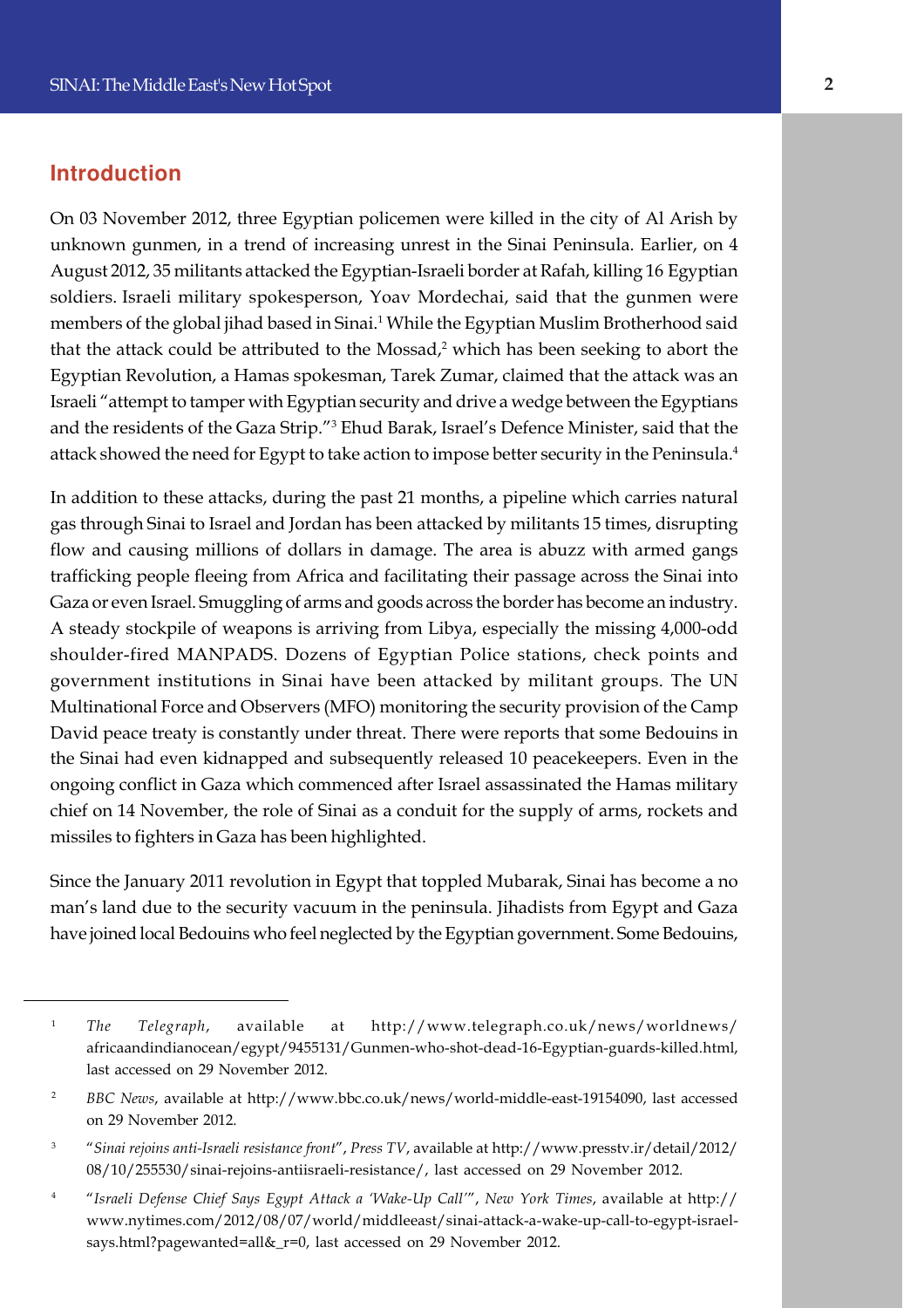especially those with an extremist Islamist ideology, are well armed and have recruited local tribesmen to co-operate with terrorists in several attacks. The area is becoming a major resistance base with fighters and could well become the next regional hotspot. The developing situation in the Sinai threatens to disrupt the fragile peace in the region which has been maintained after the full withdrawal of Israeli forces from the Peninsula in 1982 keeping with the provisions of Camp David accord.

#### **Sinai: Geopolitical Significance and Historical Background**

Sinai, despite being a largely underdeveloped desert area, is extremely important geostrategically. Egypt and Israel have fought three wars (1956, 1967 and 1973) over this region, which has served as a buffer between the two countries since the 1980s. Geographically, the Sinai is a triangular peninsula in Egypt and is about 60,000 km<sup>2</sup> in area situated between the Mediterranean Sea to the north and the Red Sea to the south. It is the only part of Egyptian territory located in Asia, thus effectively serving as a land bridge between Asia and Africa. To the west of the peninsula lies the Suez Canal, the vital waterway for global oil shipments and trade from Asia to Europe and beyond. To the north, Sinai shares a volatile border with Israel and the Gaza Strip; and to its east, across the Gulf of Aqaba, lie Jordan and Saudi Arabia. Because of its location, the Sinai has had a crucial role in maintaining stability in the Middle East.

Even after Israel vacated the Sinai as part of the Camp David accord, the region has never had a stable regime and has been largely neglected by successive Egyptian governments. It is divided into two governorates (North and South Sinai), with the largest population group in the region being the Bedouins. The Bedouin, numbering over 300,000, constitute roughly 70 per cent of the region's population; the rest are Palestinians (10 per cent), immigrants from across the Suez Canal (10 per cent), and the descendants of Bosnian, Turkish, and other settlers from the Ottoman period, mainly in al-Arish (10 per cent). North Sinai is one of the poorest governorates in Egypt; the economy of the South is more dynamic largely due to a burgeoning tourism industry. The territory never had a government of its own, nor did it play an independent role in shaping the course of events. In fact, very often Egyptian officials in the peninsula accused the Bedouin of being "Sinai Jews," thus expressing mistrust about their political allegiance due to the friendly relations between them and the Israelis who controlled the area between 1967 and 1982. For their part, the Bedouins viewed mainland Egyptian officials as a new form of occupation forces.

In 1994, the Egyptian government devised a Sinai development plan<sup>5</sup> that called for settling 2.9 million Egyptians in the peninsula by 2018, which would have turned the indigenous

<sup>5</sup> Ehud Yaari, "*Sinai : A new Front*", Policy Note No.9 Washington Institute for Near East Policy, January 2012, p. 9, available at http://www.washingtoninstitute.org/uploads/Documents/pubs/ PoilicyNote09.pdf, last accessed on 29 November 2012.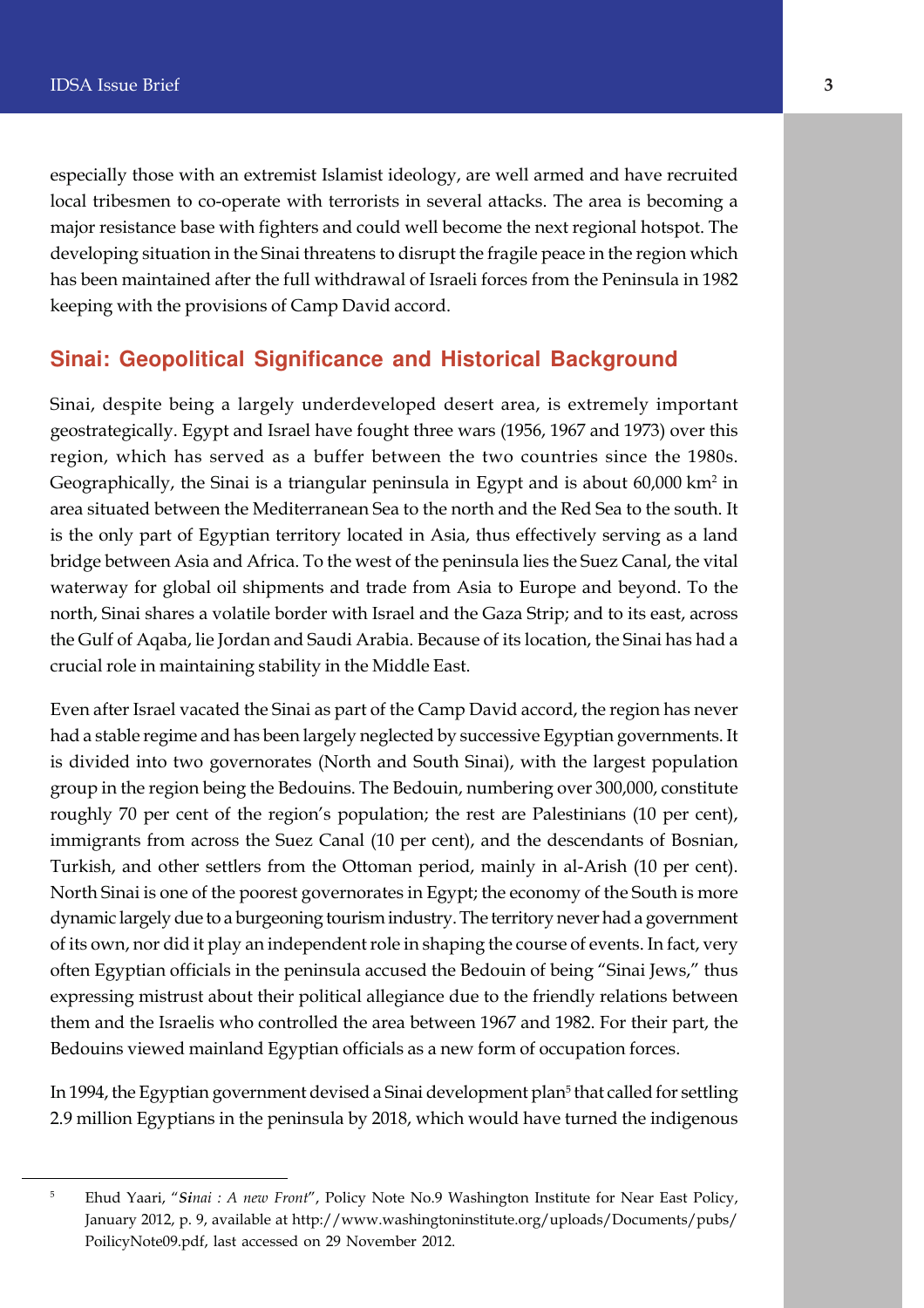e second Nile Valley in southern Egypt. Funds initially earmarked for Sinai were subsequently Bedouin into a small minority. Around 75 billion Egyptian pounds (USD 12.5 billion) were allocated for the plan, which aimed to not only increase the area of cultivated land but also speed up the exploitation of local mineral resources. By 1997, however, with funds at a premium, Mubarak's closest advisors convinced him to give up the dream of settling the Sinai in favour of a different mega plan— the Toshka Project, which aimed at creating a channelled to Toshka. The peninsula thus once again returned to the bottom of the government's priorities list and even the famous "Peace Canal" bringing Nile water across the Suez was discontinued beyond Bir al-Abd.

#### **Rising Bedouin Assertiveness**

The Bedouin, the largest population group in the region, are a historically nomadic people, with tribes closely linked to other Bedouin populations across the Arab world. They are a diverse group, with 15 distinct tribes currently living in Sinai. Although historically associated with pastoralism, most Bedouin today have settled as farmers, fishermen, traders, civil servants, tourist guides or hotel owners. The clan is the basis of Bedouin society. Every tent represents a family; every camp makes up a clan. The spirit of the clan demands unconditional loyalty to fellow clansmen and a strong belief in tribal values in return for tribal security.

The Bedouin have been left to fend for themselves and neglected by successive regimes in Egypt. Even when economic development took place, especially by the government's main initiative in the Sinai—the tourism industry—the jobs went to Egyptians from the mainland. Other job opportunities too were taken by non-Bedouin residents inhabiting the few towns and areas in North Sinai. Most public-sector jobs went to mainland Egyptians as well. As one Bedouin intellectual put it, almost 30 years after the Israeli withdrawal, "Sinai returned to Egypt, but Egypt did not return to the Sinai." What led to the present Bedouin assertiveness and aggression is the cumulative effect of decades of marginalization, neglect and discrimination, as well as the opportunity provided by the security vacuum following the fall of Hosni Mubarak.

The security vacuum and the spread of terrorism in the Sinai as well as the rise of wellarmed tribal militias were greatly accelerated by the collapse of the Egyptian police forces throughout the peninsula during the recent revolution. The Bedouin of northern Sinai were among the first to join the calls to topple the regime and launched attacks on numerous police stations. Armed Bedouins forced Egyptian security personnel to abandon their bases and flee. Weapons and munitions depots were plundered and several police stations burnt down in the clashes of January–February 2011. The Bedouin soon asserted their dominance over the North Sinai governorate and the Egyptian authorities have been unable to effectively resume operations in the area's 13 police compounds ever since.

Systematic neglect over the years had forced the Bedouins to engage in illegal trade, leading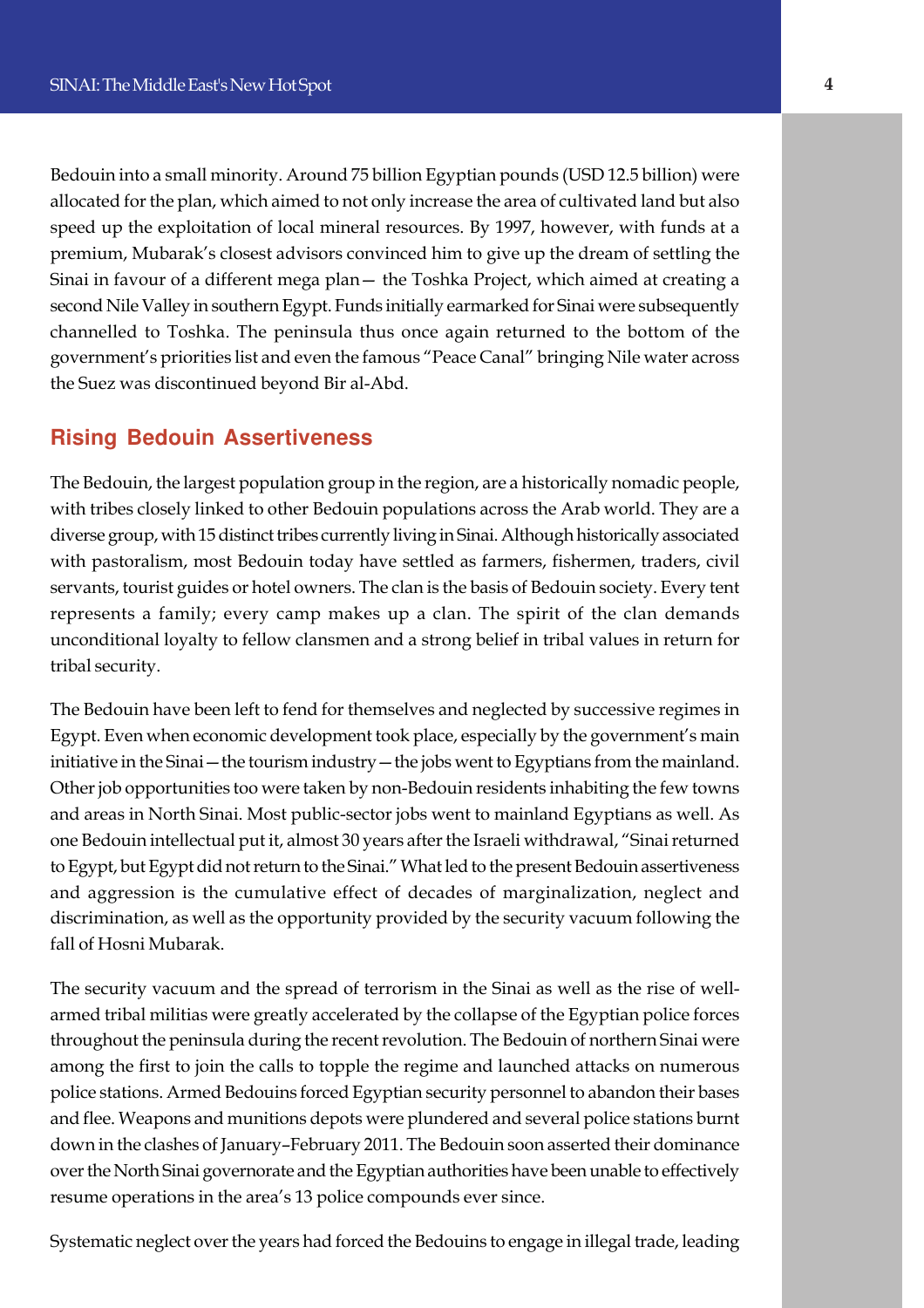to the emergence of a parallel economy centred on smuggling and other illegal activities. By the end of 2011, the annual volume of the region's black economy was estimated to exceed \$300 million.

As a result of these developments, the Sinai is slowly and virtually getting transformed into a semiautonomous player in the regional arena. The peninsula is consequently fast emerging as a new hotspot in the region, with an assertive population and an expanding terrorist infrastructure. The Bedouin are now in a position to affect Israel-Egypt relations, initiating crises that neither government wants, while also influencing the struggle between Israel and Hamas.

#### **Sinai, Hamas and Gaza**

Continued neglect by Egypt and the smuggling boom have economically linked the Sinai Bedouins to Gaza, which is being governed by Hamas since 2007. Economic ties and interdependence have led to political and ideological convergence. The Bedouins have become more sympathetic to the Palestinian cause and the Hamas doctrine and consequently more hostile towards Israel. The attack on Israel which killed eight Israelis on 18 August 2011 is a clear indication of Hamas' influence on them. Also, the assistance provided by them in smuggling arms, ammunition and rockets into Gaza for Hamas highlights a convergence in their stance against Israel. Helping them in their cause is the emergence of Egypt's Muslim Brotherhood, which has always had strong affiliations with Hamas. It however, remains to be seen whether the Muslim Brotherhood Government in Egypt continues its neglect of Sinai or its ideological affiliations would give a positive fillip to the Bedouins and the development of Sinai. President Morsi has also strongly supported the Palestine cause and has declared full support for the Palestinian nation's struggle to achieve its legitimate rights, an issue that was also an integral part of his speech in UN General Assembly in September 2012 wherein he said "From a premise of defending truth, freedom, and dignity and from my duty to support our Palestinian brothers and sisters… call for a peace that would establish an independent Palestinian state – sovereign Palestinian state…"<sup>6</sup>

From the point of view of Hamas, Sinai is safe from punitive Israeli strikes assuming that Israel would eschew any pre-emptive military strikes inside the peninsula for fear of jeopardising the peace treaty with Egypt. Accordingly, Hamas has continued to use Sinai as a relatively safe route for smuggling arms. It has also used the relative peace in the Sinai to plant its operatives there over the past four years to serve as recruiters, couriers and propagators. Post the ouster of Mubarak and the lawlessness in Sinai, Hamas has taken

<sup>6</sup> Full Text of the speech of President Morsi at the United Nations, available at http:// www.whatthefolly.com/2012/09/27/transcript-egyptian-president-mohammed-morsis-speechat-the-u-n-general-assembly/, last accessed on 29 November 2012.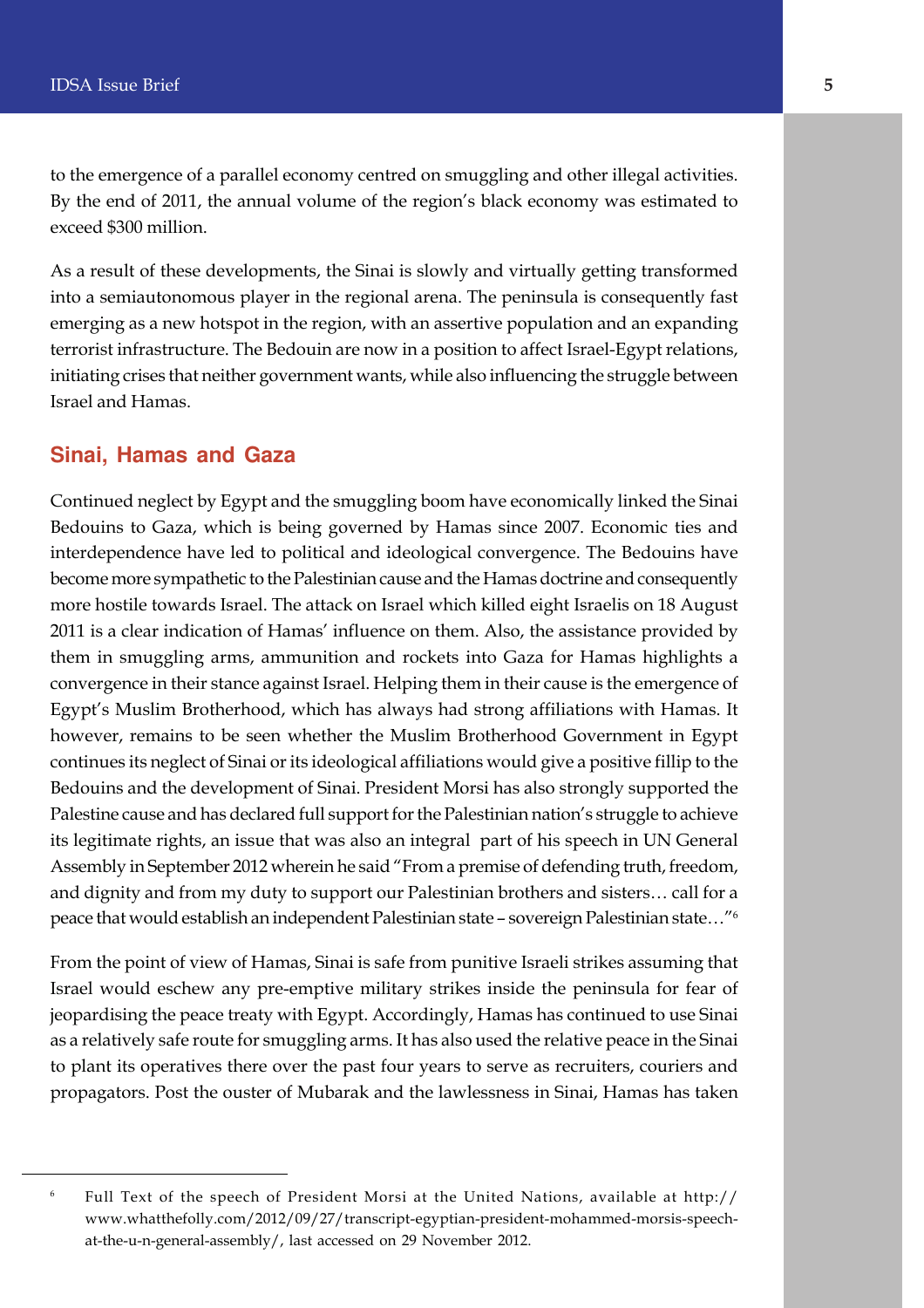full advantage of the opportunity to smuggle in sophisticated rockets and arms into Gaza. The easing of the Gaza blockade by President Morsi only helped in this regard. According to some reports, MANPADS from Libya as well as Fazr-3 and Fazr-5 missiles from Iran have also found their way into Gaza. Targeting them was one of the stated aims of Israel's Operation Pillar of Defense, which was launched on 14 November 2012.

#### **Terrorist Networks in Sinai and the Possibility of an al Qaeda Presence?**

The security vacuum post the ouster of Mubarak has helped in some terrorist networks establishing a foothold with the Bedouins in the Sinai. Slowly thereafter, they have expanded their presence and activities throughout the peninsula. These networks are a mixture of old smuggling gangs, newly formed factions affiliated to Salafi jihadist doctrines, and affiliates of Palestinian organisations in Gaza, including Hamas and Islamic Jihad. In addition to the purely terrorist groups, new, smaller political groups have cropped up in the North Sinai, especially in the al-Arish area with names such as "Sinai Youth," "Sinai Revolutionaries," and "Sinai Shadow Government." These factions seek to redefine the Egyptian-Bedouin relationship and have offered their services as intermediaries between the government and the peninsula.

The terrorist networks have carried out regular attacks since the overthrow of Mubarak. The attacks started with the blowing up of the gas pipeline to Israel, which has been ruptured 15 times till now. There have been reports of kidnappings too wherein foreign tourists including American and Chinese citizens were kidnapped and later released. Among the most significant attacks was the one conducted into Israeli territory and in which eight Israelis were killed on 18 August 2011. Israeli forces responded immediately killing the eight terrorists. Five Egyptian soldiers were also killed by Israeli security forces while chasing militants across the Egyptian border. This resulted in a diplomatic row which was resolved only when Israel apologized to Egypt. At the same time, Israel has also permitted Egypt to increase its troops in the Sinai to eliminate the threat; Egypt subsequently moved 2,500 troops and 250 armoured personnel carriers and launched 'Operation Eagle'. Later, investigations revealed that all terrorists were Sinai residents, four of them on a suicide bombing mission. This was the first case in which Sinai operatives penetrated Israel wearing explosive belts aimed at killing Israelis. It was also the first time that shoulder-fired antiaircraft missiles were fired from the Sinai against Israeli helicopters.

The second significant attack took place a year later on 5 August 2012 when a group of approximately 35 terrorists dressed as Bedouins approached an Egyptian military base at sundown, during the *iftar* meal and attacked the base with guns and rocket-propelled grenades killing 16 Egyptian soldiers. They then attempted to break through the Kerem Shalom checkpoint into Israel but were intercepted and eliminated by Israeli forces. Egypt was outraged by this attack. It responded by launching 'Operation Sinai' in which it used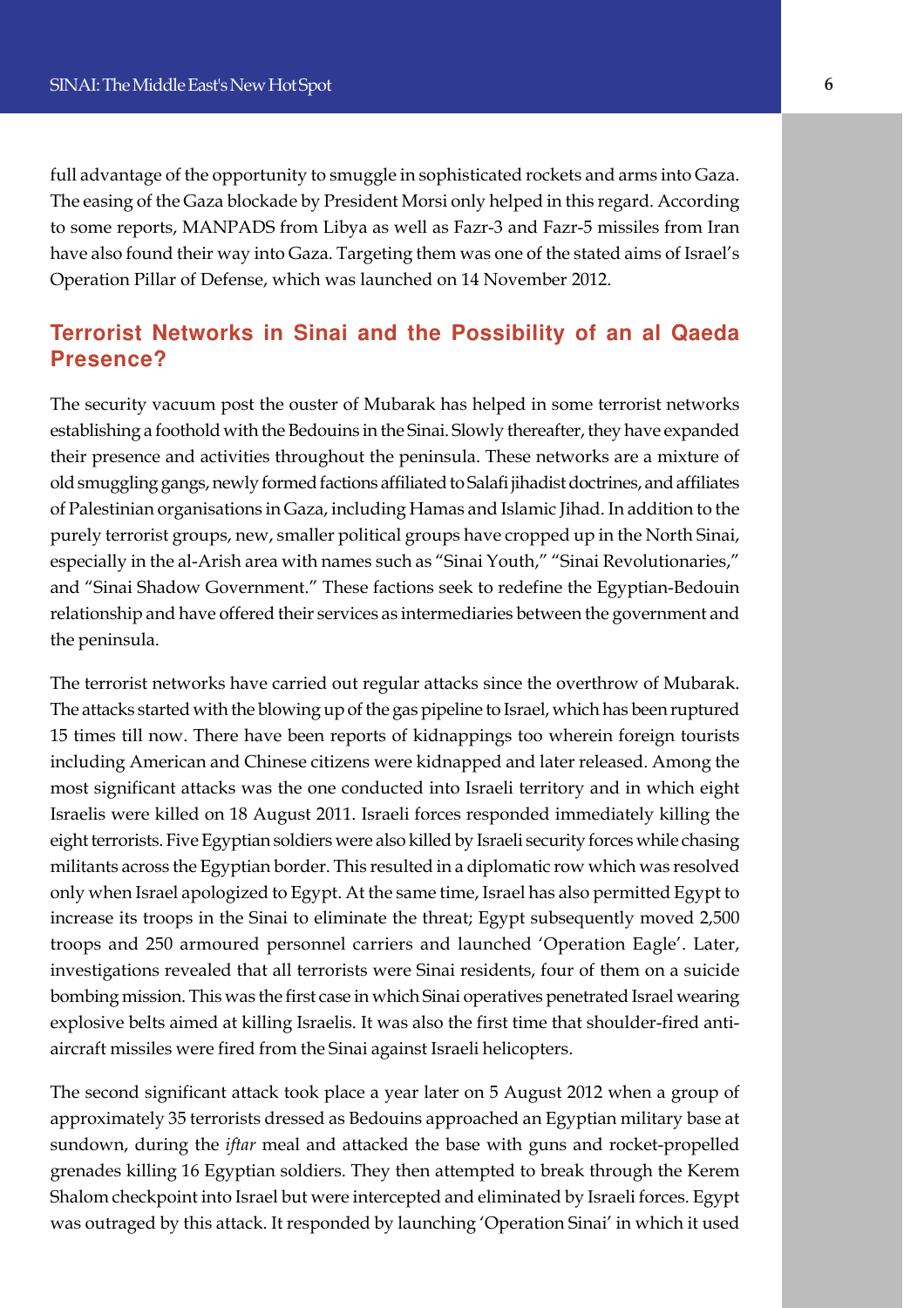helicopter gunships to launch missiles on terrorist locations. Egypt claimed to have killed over 30 terrorists in Sinai during this operation. As a fallout of the terrorist strike, President Morsi sacked the intelligence chief Murad Muwafi as well as the governor of Northern Sinai Abdel Wahab Mabrouk and ordered the Defence Minister to relieve the head of the country's military police.

Subsequently as well, attacks by terrorists in Sinai have continued with the attack on Egyptian Security HQ on 16 September killing one policeman and a clash in the area of Mount Arif in Sinai on 20 September resulting in the death of one Israeli soldier and three militants.

As regards al Qaeda, Egypt has consistently denied reports of the group's presence in the Sinai. There was a brief proclamation announcing the alleged establishment of an al Qaeda "Emirate of the Sinai Peninsula" in August 2011, which appeared on the network's official websites but was quickly removed. On 20 December, another statement proclaimed the establishment of a new al-Qaeda-affiliated group in the Sinai, Ansar al-Jihad, dedicated to struggle against "the Jews." Although the actual existence of such links is uncertain, al Qaeda chief Ayman al-Zawahiri's statement in October 2011 praising the 18 August crossborder terrorist attacks on Israel and the recurrent sabotage of the gas pipeline to Israel clearly indicate al Qaeda's recognition of Sinai as a fertile ground for expansion of its operations.

This mix of terrorist activities coupled with existing Bedouin grievances also indicates the possibility of some segments of the Bedouin population being influenced by al Qaeda and therefore opening up an affiliate or alternately even al Qaeda deliberately courting the Bedouins given the strategic pay-offs in the region. Some of the terrorist strikes like the attack on Egyptian Police stations or even the blowing up of pipelines could indicate towards some such link. The pipeline bombings were in fact publicly praised by Ayman al-Zawahiri, who called for further operations against Israel.

#### **The Possible Iran Factor**

Iran sees the present situation in Sinai as a strategic opportunity. The improved relations with Egypt and the common understanding with Hamas are helping its cause. Iran has, in the recent past, offered help and aid to the Bedouins, luring them to their side. Sinai offers the perfect route to supply arms and rockets to Hamas in Gaza. This has been one of the reported reasons for the sudden increase in the quality and quantity of Hamas' arsenal. In the recent conflict in Gaza, Israel has reported the firing of Fazr-3 and Fazr-5 Iranian rockets. A destabilized border in Sinai, worsening Egypt-Israel relations and Israel's additional focus on security concerns in Sinai gives Iran the perfect breathing space against the threat of Israeli military action against its nuclear programme. It also helps divert the international attention towards the Israel-Egypt and Israel-Palestine issues. Given Sinai's common border with Saudi Arabia across the Gulf of Aqaba, Iran could find adequate opportunities to further its interests from Sinai against Saudi Arabia.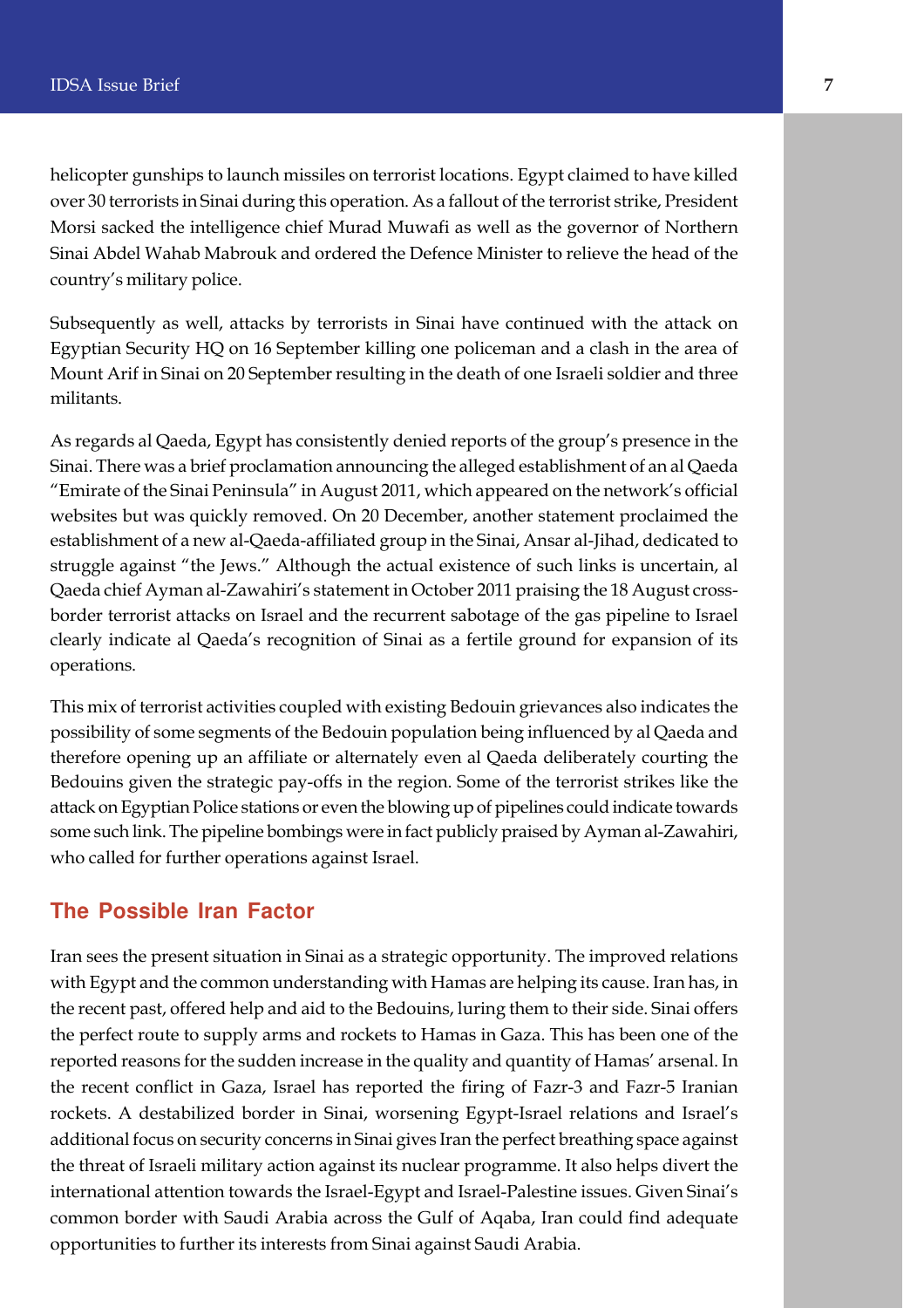#### **The Israeli Dilemma**

e adopted new defensive measures on its side of the border including the stationing of Over the past one year, Israel has been compelled to reassess the situation in Sinai. It initially permitted additional Egyptian military deployment east of Zone A to conduct operations against terrorists post the August 2011 attacks. Simultaneously, Israel has additional troops, surveillance sensors and a 240-kilometre double fence, 5.5 meters high and extending 1.5 metres underground, to serve as a physical barrier between the two countries.

Relations between Egypt and Israel are in a state of transition. With the change of regime in Egypt, speculation is rife about the continued validity and acceptance of the Camp David Treaty by Egypt and consequently relations with Israel. A porous border regime could lead to a situation where Sinai militias operate freely, leading to renewed friction.

Israel is already feeling the impact as seen in the recent military conflict in Gaza wherein Sinai has emerged as one of the major routes for smuggling large consignments of rockets into Gaza which Hamas has used to target Southern Israeli cities. In fact, reports suggest that some militants in Sinai are joining with Hamas in the war against Israel. However, Israel has so far decided to stick to its longstanding policy and has refrained from preemptive measures on Egyptian soil in Sinai. Given the uncertain situation along its borders with Syria and Jordan and the conflict with Hamas in Gaza, Israel cannot risk jeopardising its 33-year-old peace treaty with Egypt in Sinai by initiating action.

A major terrorist strike from Sinai could, however, change the situation and, perhaps, lead to Israel taking pre-emptive action. The threat of al Qaeda and Iranian influence add to Israel's concerns. As Zvi Mazel, a former Israeli ambassador to Egypt, noted, "If terrorism continues from Sinai to Gaza or from Sinai directly to Israel or from Sinai-Gaza-Israel, at a certain time at a certain point Israel will be forced to act, even to penetrate into Sinai, and it may change everything."<sup>7</sup>

#### **Looking Ahead**

The Sinai Peninsula has emerged as a new hotspot in the complex Arab-Israeli conflict with an expanding terrorist infrastructure that makes it another front of potential confrontation. The Bedouin are now in a position to initiate crises that neither Israel nor Egypt wants. As Sinai militant groups continue to exploit the window of opportunity to forge closer military, political, ideological, and economic ties with the neighbouring Gaza Strip, parts of the Sinai are beginning to resemble an extension of the Palestinian areas in

<sup>7</sup> "*Can Egypt secure Sinai Peninsula?", Al Jazeera*, available at, http://www.aljazeera.com/ programmes/insidestory/2012/08/20128106214624974.html, last accessed on 29 November 2012.